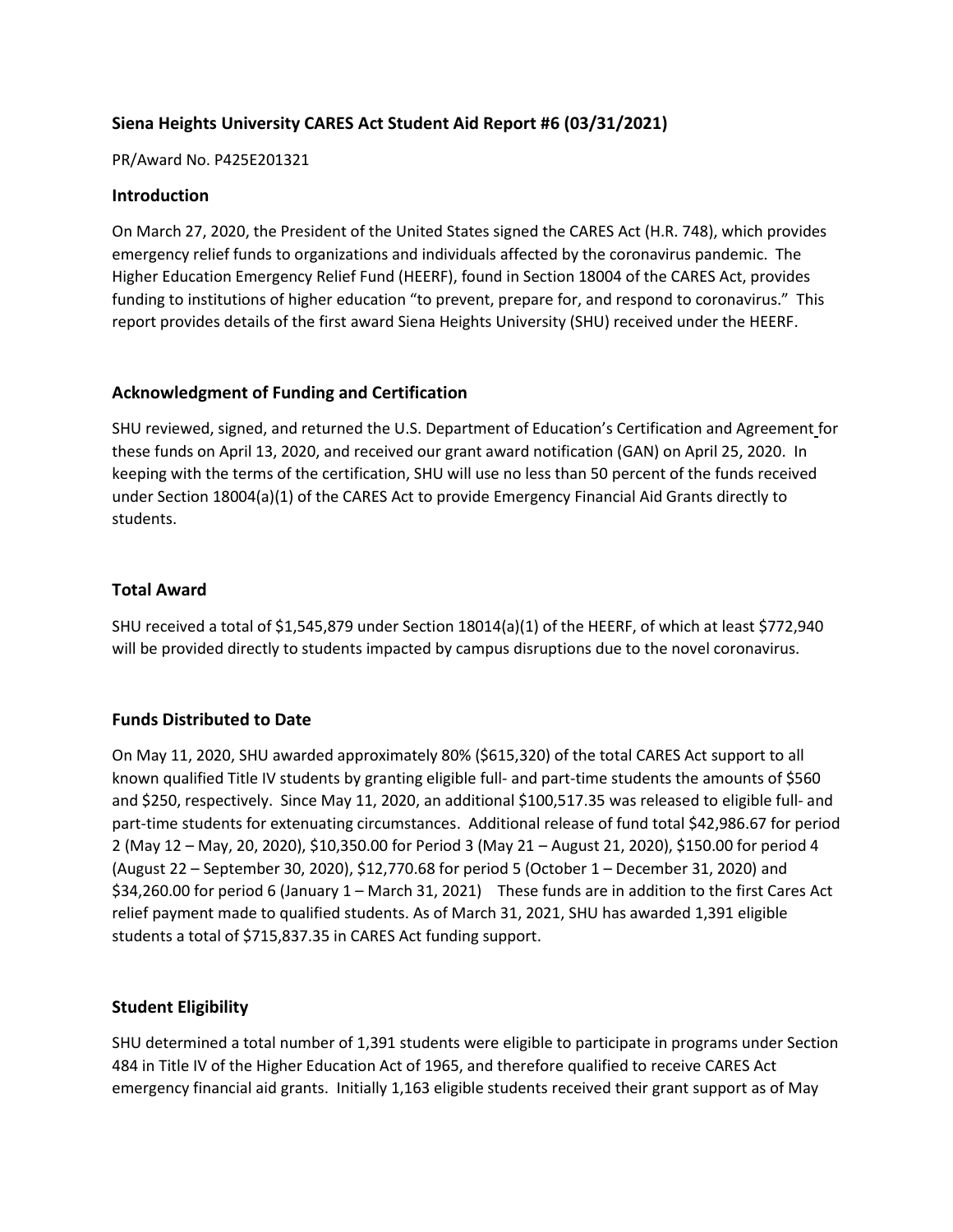11, 2020. Additionally, SHU chose to hold back 20 percent or \$157,620 of the CARES Act funds for students with justified circumstances. As of March 31, 2021, 36 new eligible student and 192 prior eligible full- and part-time students have received additional CARES Act support through an application process for extenuating circumstances.

## **Method Used to Determine Which Students Receive Aid and How Much**

SHU is committed to assisting all eligible full- and part-time students that have been impacted by the coronavirus pandemic to the greatest extent possible with the CARES Act funds to cover financial needs that include food, housing, technology, course materials, health/child care, and other related costs. The University awarded approximately 80 percent (\$615,320) of the total CARES Act support to all known Title IV eligible students by awarding and refunding all full-time students with \$560 and all part-time students with \$250 Grants on May 11, 2020. The status of full- and part-time students was based on enrollment before March 13, 2020. SHU considered degree-seeking undergraduate students enrolled in twelve (12) or more semester hours to be full-time for undergraduate and nine (9) semester hours for graduate studies. Students with credit hours of less than 12 for undergraduate and 9 for graduate are considered part-time. All refunds were processed through SHU's independent third-party vendor, BankMobile.

In addition to the standard relief payments made available to eligible students, 20 percent or \$157,620 of CARES Act support funding is being used for extenuating circumstances experienced by students in addition to the original relief payment. Students are required to apply online through an easy webbased drop-down menu application. Students determined eligible for the standard payment and students eligible for Title IV, but did not file a FAFSA, may apply for the carved out additional support. The use of the additional support is determined by a campus community committee led by the University's Dean for Students, along with a faculty member and the Director of Student Accounts.

University students not eligible for CARES Act funding are encouraged to apply for support through the Saint's Strong Fund with an online application. The fund was established specifically to assist students with emergency needs during the COVID-19 pandemic. The funding source is donations received from trustees, alumni, faculty, staff, and other friends of the University.

International, dual-enrolled, guest, non-degree seeking, non-U.S. citizen students, and domestic students who are not eligible for CARES Act funding due to issues like student loan default, felony conviction, or enrolled exclusively in online courses prior to March 13, 2020 were not eligible for CARES Act funding.

# **Instructions or Directions Given to the Students**

In accordance with the Secretary of Education's instructions for institutions to issue aid to students as soon as possible under the student aid portion of the CARES Act, HEERF, President Sister Peg Albert sent all winter semester enrolled students, faculty, and staff advance notice of the program on Thursday, April 30, 2020.